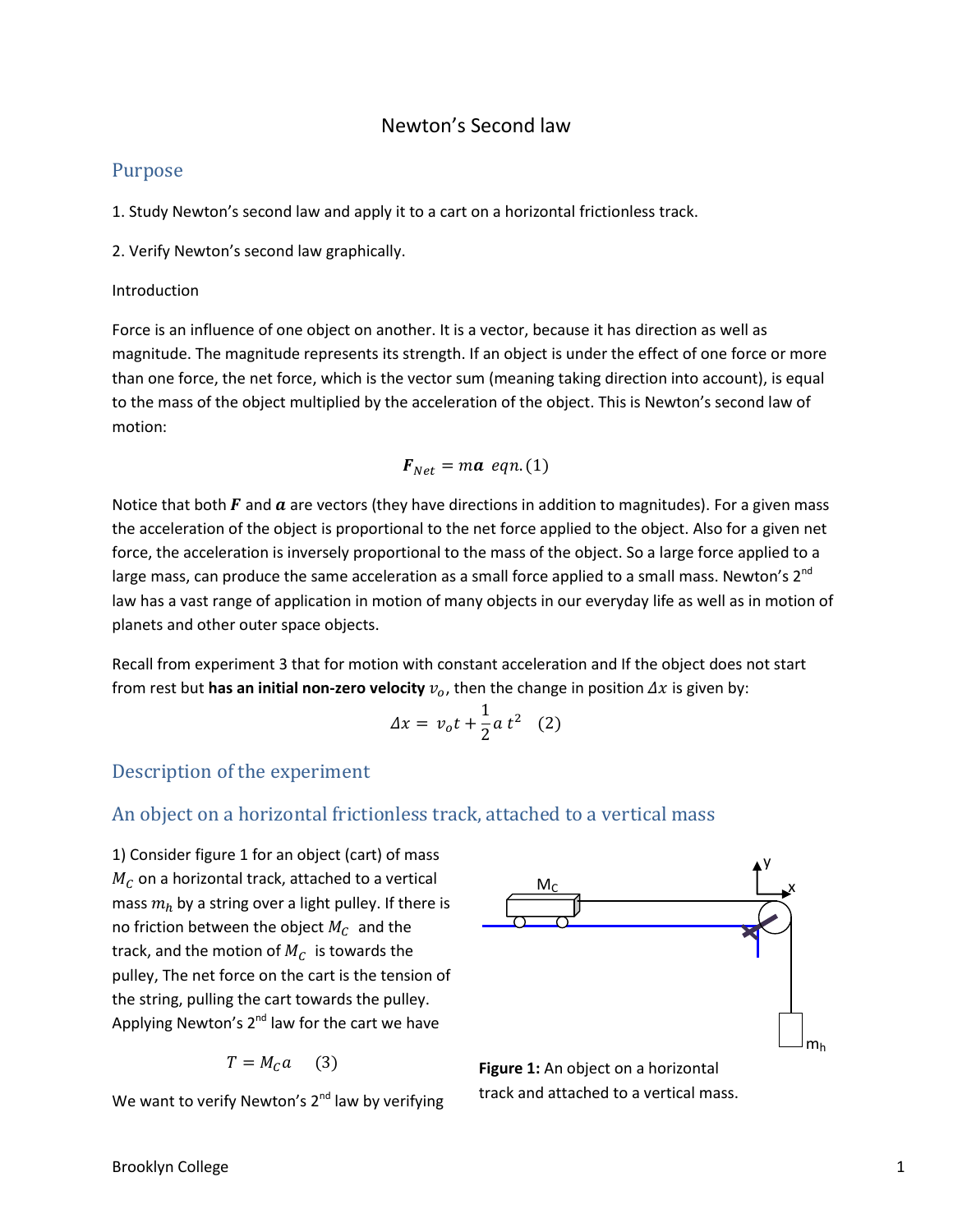equation 3. We will do that by plotting a graph of T versus a. If the slope is equal to  $M_C$  then we have accomplished the verification.

First let's derive an expression for the tension force,  $T$ .

Let's apply Newton's second law for the hanging mass  $m_h$ . The net force is  $T - m_h g$ . So

$$
T - m_h g = m_h(-a) \quad (4)
$$

where the negative is because acceleration is in the negative y-direction.

If we use  $a = \frac{T}{M}$  $\frac{1}{M_C}$  from eqn. 3 and solve for Tusing equation 4, we get

$$
T = \frac{M_c m_h}{M_c + m_h} g \qquad (5)
$$

2) Consider figure 1 and equation 2 mentioned in the introduction. If we know the change in position of the cart,  $\Delta x$  and if we know the time, t for that change in position to happen we can calculate the constant acceleration, a. But we do not know  $v<sub>o</sub>$ , so if we can let the car start from rest then we know the value of  $v_o = 0$   $m/s$ . Then using equation 2 we can calculate the acceleration  $a = \frac{2}{3}$  $t^2$  $(6)$ 

Running the experiment The data sheet is on page 3

1) Open the simulato[r https://www.walter-fendt.de/html5/phen/newtonlaw2\\_en.htm](https://www.walter-fendt.de/html5/phen/newtonlaw2_en.htm) keep all default settings: coefficient of kinetic friction  $\mu_K$  to 0 (this means we are in the case where the track is frictionless), keep  $M = 100 g$ , and  $m = 1 g$ . The simulator will record the time for the cart to reach the photo-gate, and the position of the photo-gate from the starting point of the cart.

2) Start the simulator. When the simulation ends, record the values of the time to reach the photo-gate and the position of the photo-gate and also record the value of the acceleration as measured by the simulator. Calculate (show your work on the data sheet) the value of the acceleration using equation 6 in step 2 above. Compare your calculated value with the value measured by the simulator. Record the value in Table 1 in the data sheet. Click Reset, (you have to click reset in order to be able to change any of the settings values).

3) Increase the hanging mass,  $m_h$  in increments of 1g, and up to 6 g. Each time repeat the previous step 2.

4) For each of masses of the hanging mass,  $m_h$  that you used  $m_h = 1$  g and up to 6 g, calculate, using equation 5, the value of the tension force,  $T$  (show your work on the data sheet). Record in table.

5) Plot a graph of the tension force,  $T$  versus the acceleration,  $a$ . Compute the slope. How does the slope relate to the value of the mass of the cart,  $M_C$ ? Does this verify Newton's 2<sup>nd</sup> law?